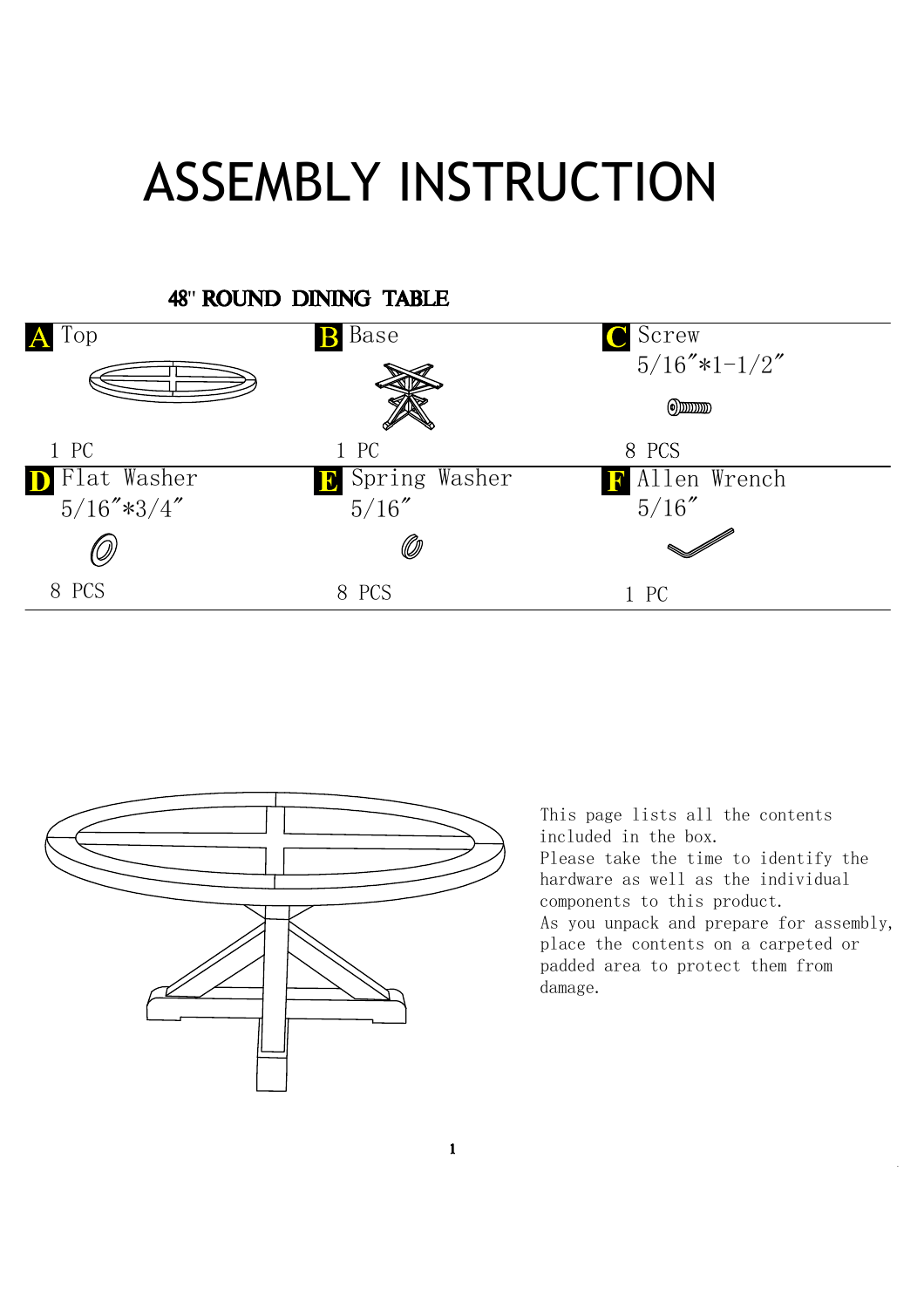\*\*\* Do not tighten screws & bolts until the entire unit is completely assembled.

Attach Base(B) to Top(A) by using Screw(C), Flat Washer(D), Spring Washer(E) and Allen Wrench(F) as shown.



Cleaning & Care

Treat surface with care. Surface is resistant to acratches but is not scratch resistant. Clean surfaces with a dry or damp soft cloth. Do not use abrasive cleaners. Hardware may loosen over time. Periodically check that all connections are tight.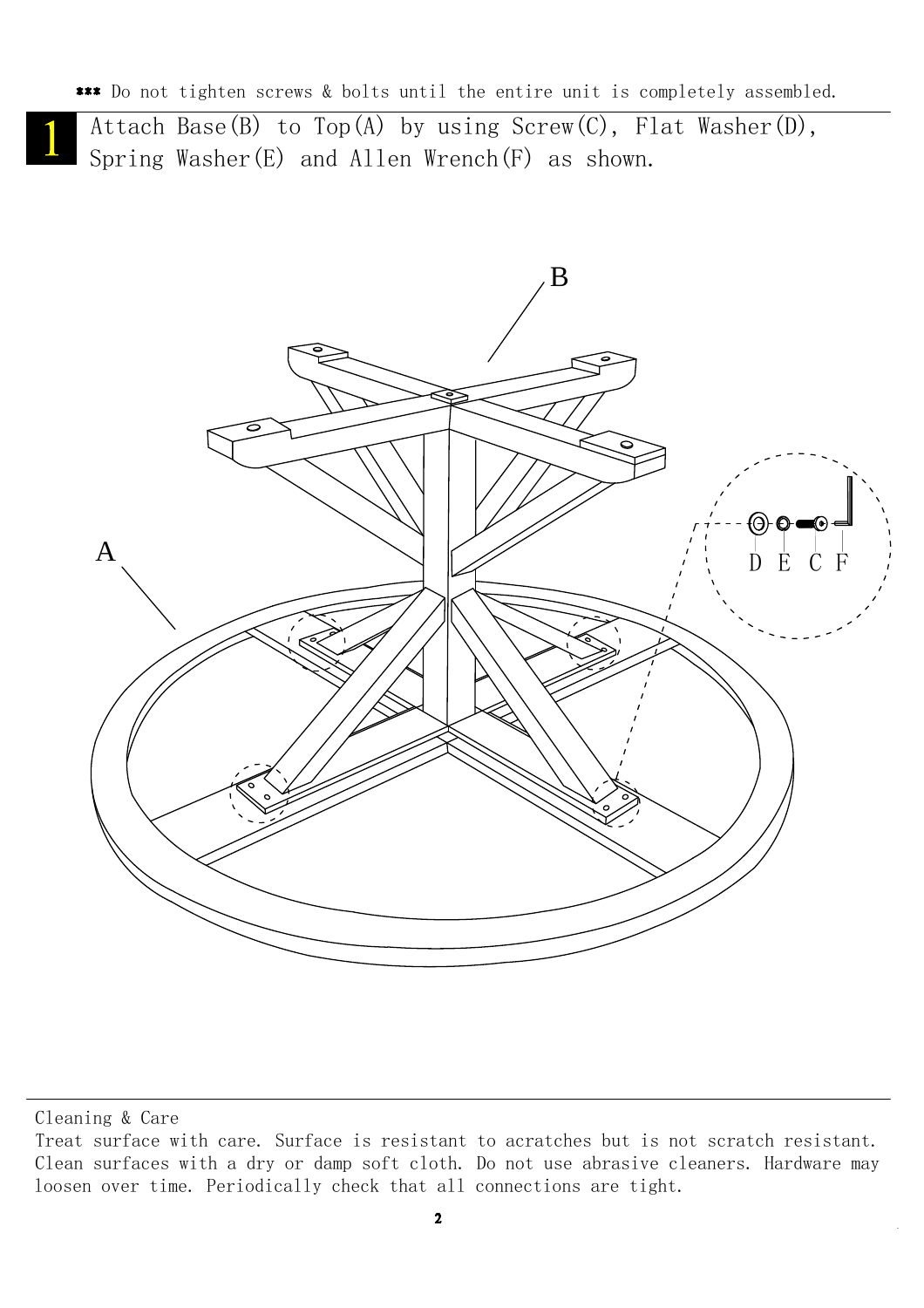ASSEMBLY INSTRUCTION

## **E20LLED TOP TUFTED CHAIR**





box. Please take the time to identify the This page lists all the contents included in the hardware as well as the individual components to this product. As you unpack and prepare for assembly, place the contents on a carpeted or padded area to protect them from damage.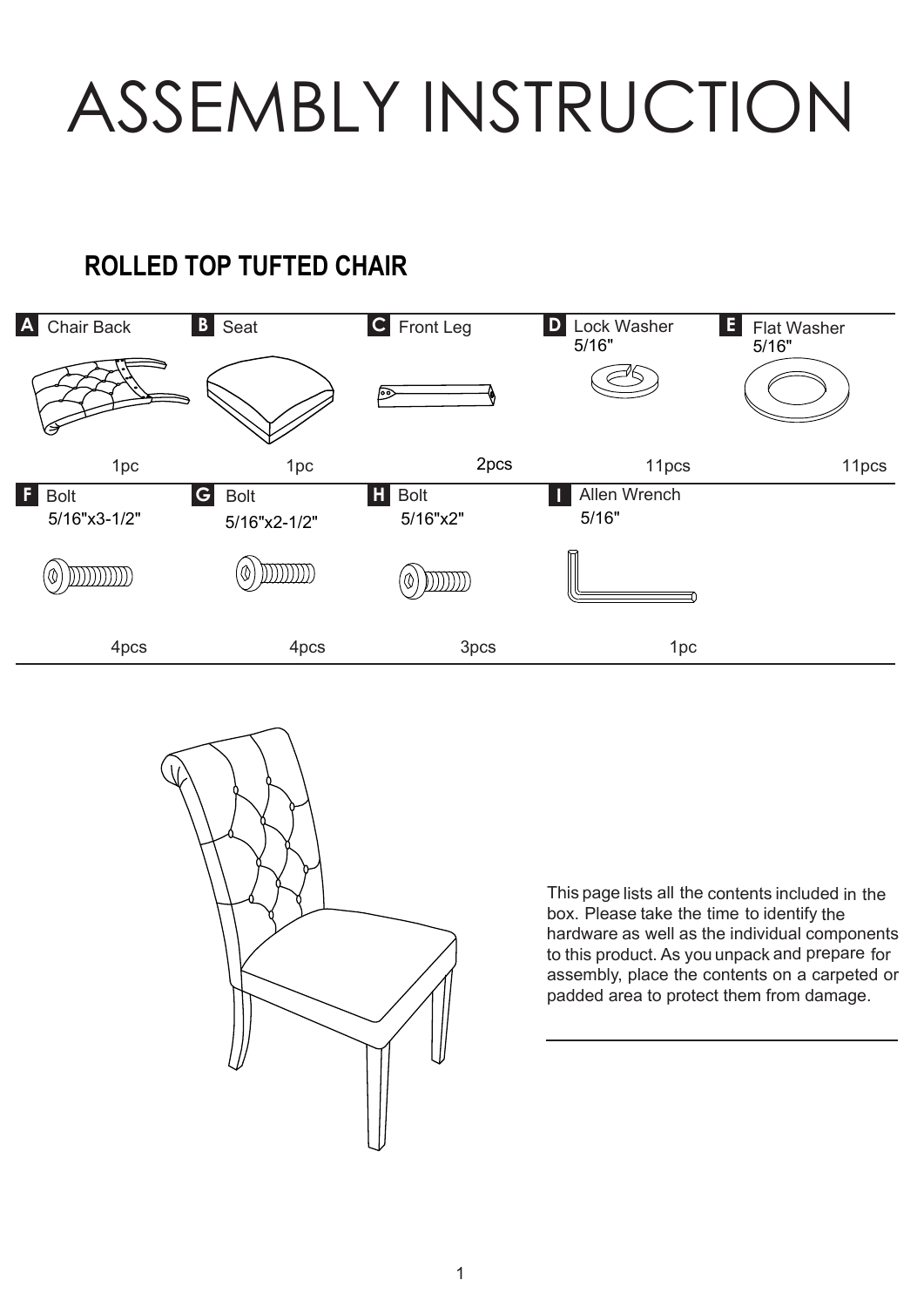lock washer (D) and flat washer (E) on both of hole of seat. Turn the allen wrench (I) in bolt (G). Put the seat (B) on a smooth flat surface, attached one front leg (C) to the seat (B) use bolt (G), **1** But not too tight.



lock washer (D), flat washer (E) in both of hole of seat (B) and chair back (A), turn the allen wrench (I) Put chair back (A) on a smooth flat surface, attached the seat (B) the chair back (A) use the bolt (F), **2** in bolt (F). But not too tight.